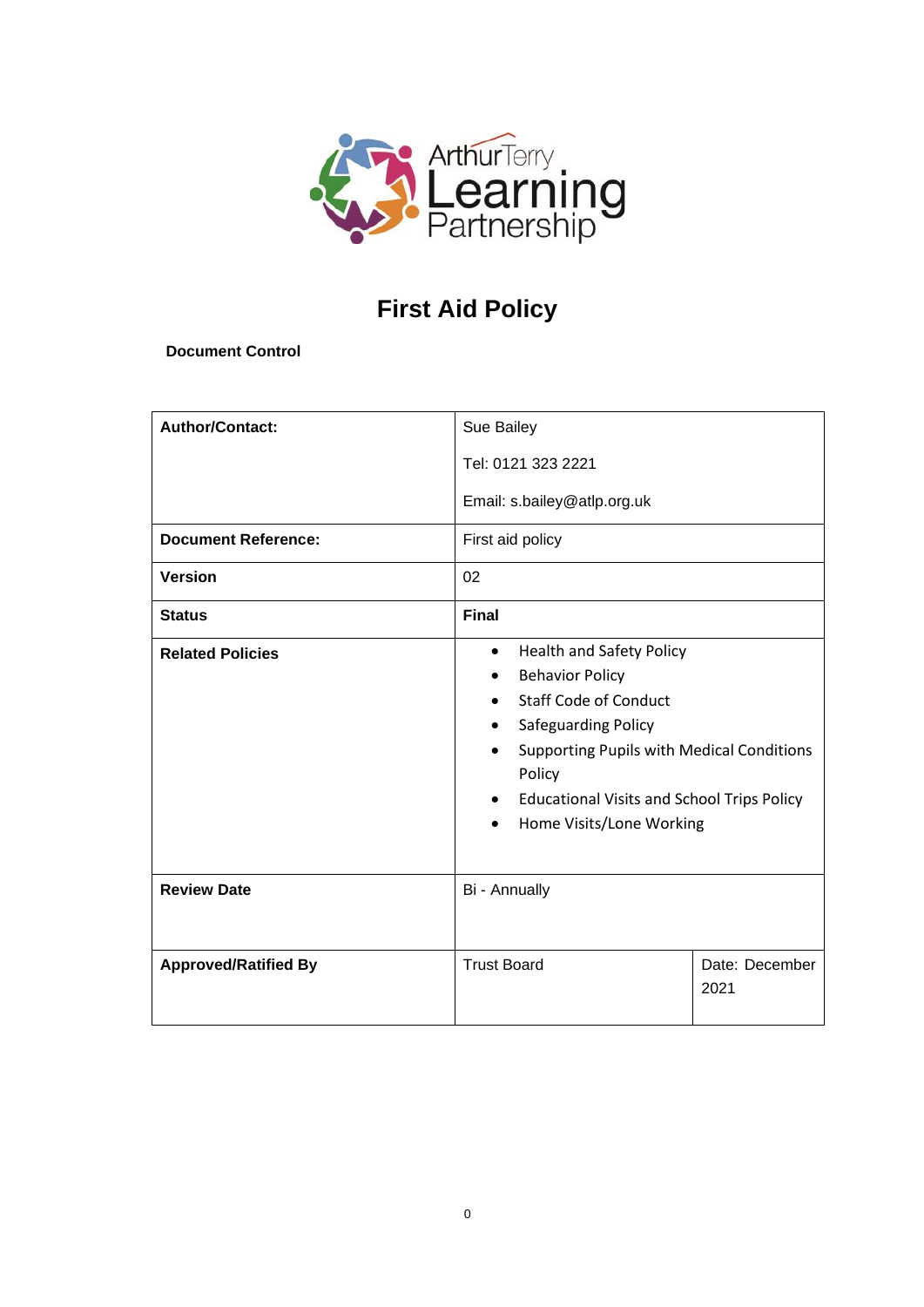## **First Aid Policy**

## **Contents**

| 1.  |  |
|-----|--|
| 2.  |  |
| 3.  |  |
| 4.  |  |
| 5.  |  |
| 6.  |  |
| 7.  |  |
| 8.  |  |
| 9.  |  |
| 10. |  |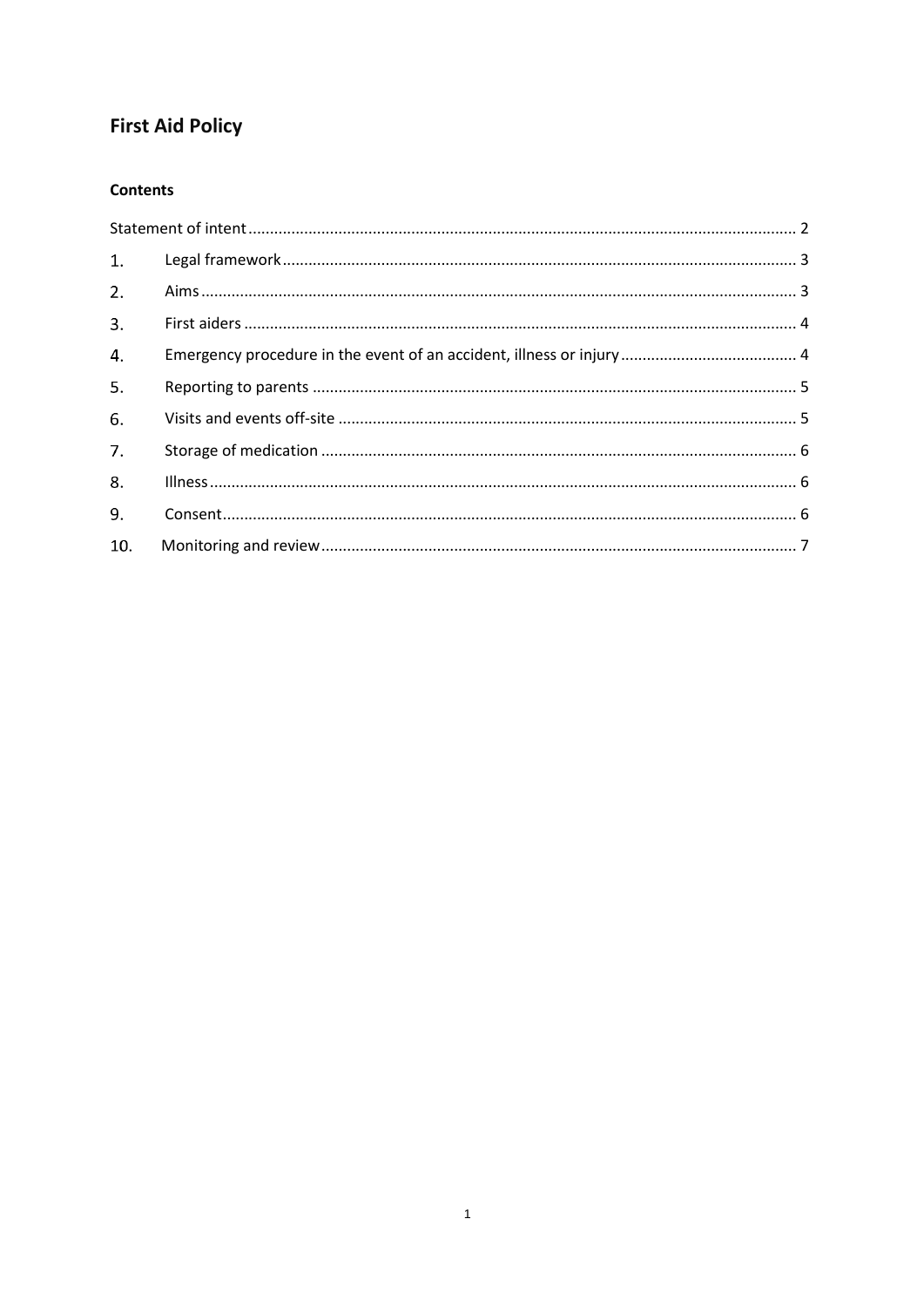### <span id="page-2-0"></span>**Statement of intent**

The Arthur Terry Learning Partnership (ATLP) is committed to providing emergency first aid provision in order to deal with accidents and incidents affecting employees, children and visitors. The arrangements within this policy are based on the results of a suitable and sufficient risk assessment carried out by the school in regard to all staff, pupils and visitors.

The Arthur Terry Learning Partnership will take every reasonable precaution to ensure the safety and wellbeing of all staff and pupils. Details of such precautions are noted in the following policies:

- Health and Safety Policy
- Behavior Policy
- Staff Code of Conduct
- Safeguarding Policy
- Supporting Pupils with Medical Conditions Policy
- Educational Visits and School Trips Policy
- Home Visits/Lone Working

Each school has the responsibility of ensuring that their school has adequate and appropriate first aid equipment, facilities, and personnel, and for ensuring that the correct first aid procedures are followed.

The ATLP is also very much aware of the impact of Covid 19 on administering first aid. First Aiders must take every precaution in terms of mask wearing, social distancing and good hand washing wherever possible and appropriate. The ATLP understand that there might be situations whereby this presents as a challenge. First Aiders should risk assess the situation accordingly.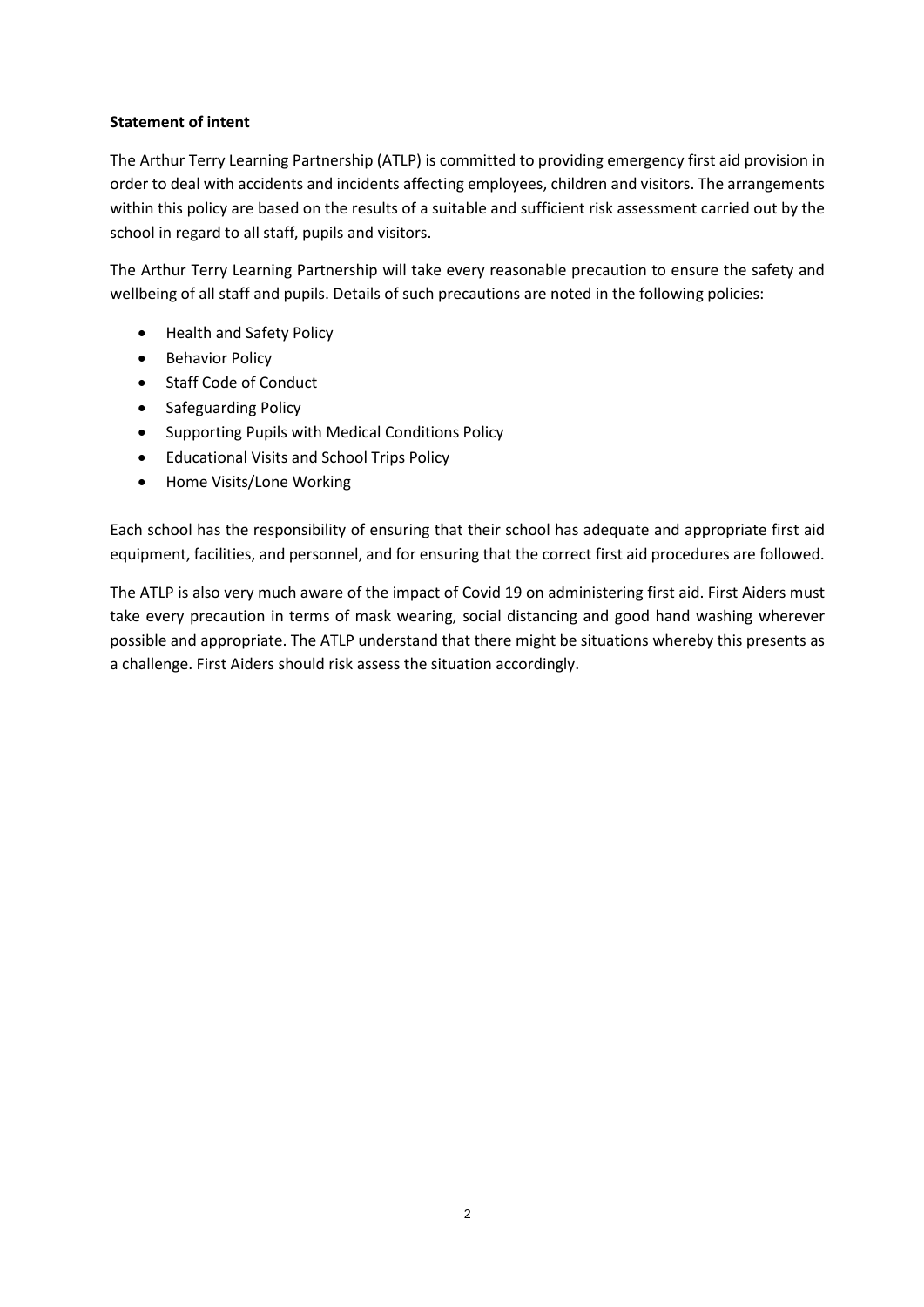## <span id="page-3-0"></span>**Legal framework**

1.1. This policy has due regard to statutory legislation, including, but not limited to the following:

The Health and Safety (First Aid) Regulations 1981 and approved code of practice and guidance

Health and Safety at Work etc. Act 1974 and subsequent regulations and guidance

## <span id="page-3-1"></span>**Aims**

- 2.1. All staff are advised to read and be aware of this policy, know who to contact in the event of any illness, accident or injury, and ensure this policy is followed in relation to the administration of first aid.
- 2.2. All staff will use their best endeavours, at all times, to secure the welfare of the pupils.
- 2.3. Anyone on the school premises is expected to take reasonable care for their own and others' safety.
- 2.4. The aim of this policy is to:
	- Ensure that the school has adequate, safe and effective first aid provision in order for every pupil, member of staff and visitor to be well looked after in the event of any illness, accident or injury; no matter how major or minor.
	- Ensure that all staff and pupils are aware of the procedures in the event of any illness, accident or injury.
	- Ensure that medicines are only administered at the school when express permission has been granted for this in line with ATLP Supporting Pupils with Medical Conditions Policy.
	- Ensure that all medicines are appropriately stored.
	- Promote effective infection control.
- 2.5. Nothing in this policy should affect the ability of any person to contact the emergency services in the event of a medical emergency. For the avoidance of doubt, staff should dial 999 for the emergency services in the event of a medical emergency before implementing the terms of this policy and make clear arrangements for liaison with ambulance services on the school site.

To achieve the aims of this policy, the school will have suitably stocked first aid boxes. Where there is no special risk identified, a minimum provision of first aid items would be:

- Individually wrapped sterile adhesive dressings (assorted sizes);
- Sterile eye pads;
- Individually wrapped triangular bandages (preferably sterile)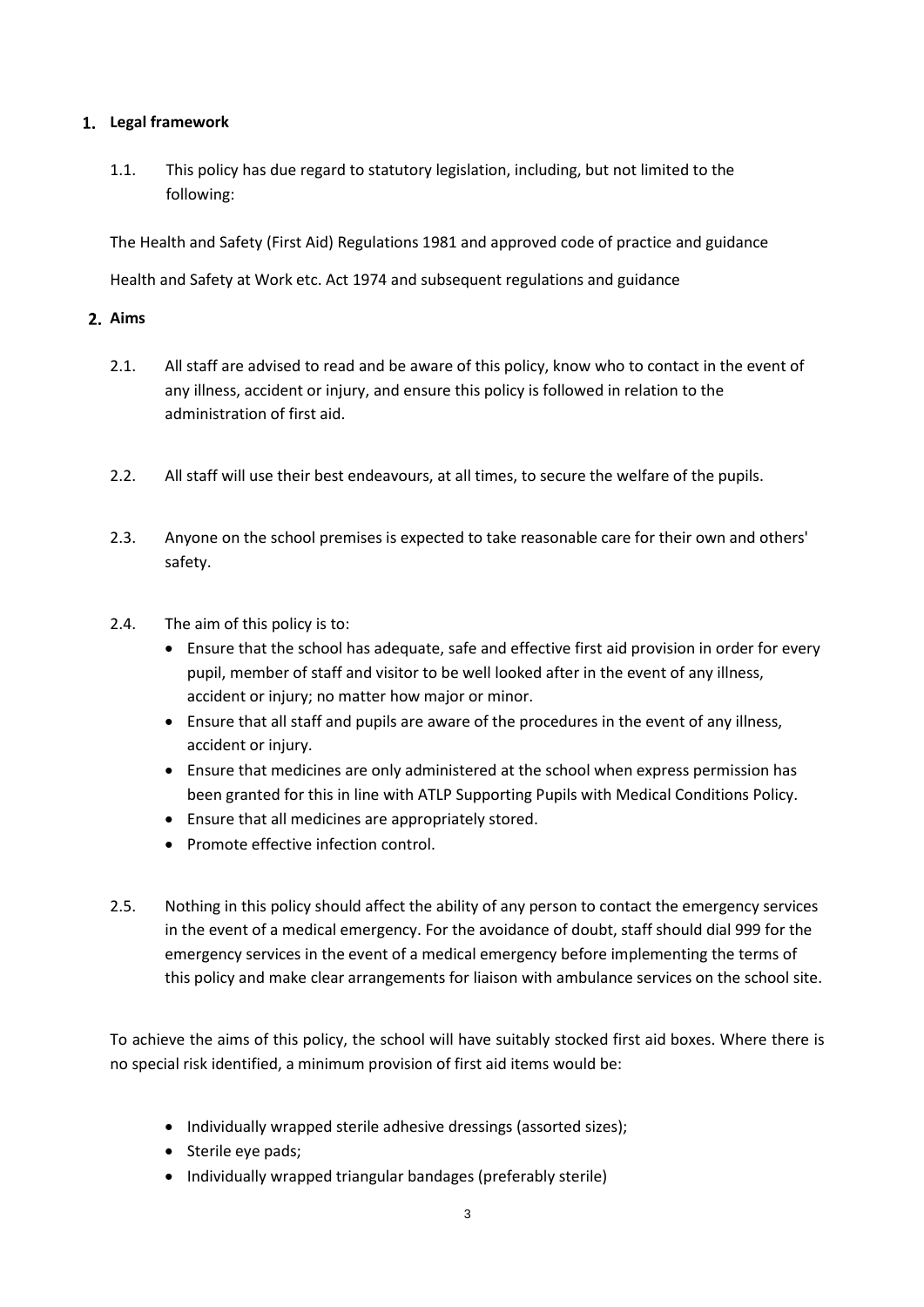- Safety pins;
- Medium sized (approximately 12cm x 12cm) individually wrapped sterile
- Unmedicated wound dressings; Large (approximately 18cm x 18cm) sterile individually wrapped unmedicated wound dressings
	- Disposable gloves.
- Equivalent or additional items are acceptable.
- In light of the current Covid situation schools should also provide facemasks and appropriate hand sterilising equipment to support staff dealing with first aid situations.
- 2.6. Each school will nominate a named person who is responsible for examining the contents of first aid boxes. These should be checked frequently (at least every half term ), and restocked as soon as possible after use. Items should be discarded safely after the expiry date has passed.
- 2.7. First aid boxes will be distributed in a variety of locations across the school to ensure adequate provision. Staff will be aware of the location of first aid boxes.

#### <span id="page-4-0"></span> $3.$ **First aiders**

- 3.1. The main duties of first aiders are to give immediate first aid to pupils, staff or visitors and to ensure that an ambulance or other professional medical help is called, when necessary.
- 3.2. First aiders are to ensure that their first aid certificates are kept up-to-date through liaison with their respective ATLP Operations manager/ HR.
- 3.3. Each first aider has a responsibility to ensure that their own first aid kit is properly stocked and maintained. Each school will be responsible for nominating a person/s to maintain supplies.
- 3.4. Each school will maintain a list of current first aid appointed person(s). This will be displayed as and where appropriate. The list will give details of name, contact details, location and date of first aid qualification.

#### <span id="page-4-1"></span>4. **Emergency procedure in the event of an accident, illness or injury**

- 4.1. If an accident, illness or injury occurs, the member of staff in charge will assess the situation and decide on the appropriate course of action, which may involve calling for an ambulance immediately or calling for a first aider who then may call for an ambulance
- 4.2. If called, a first aider will assess the situation and take charge of first aid administration.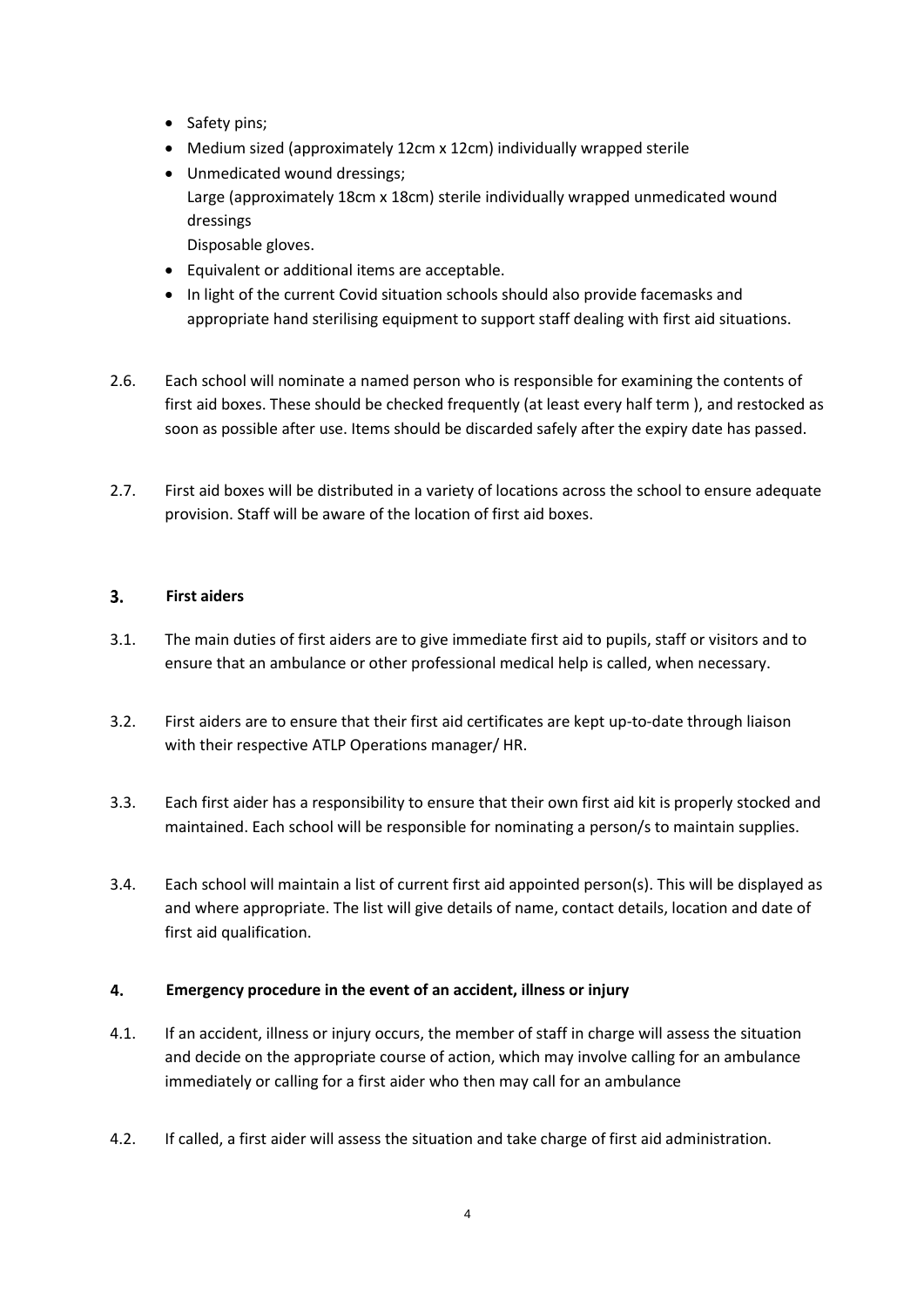- 4.3. In the event that the first aider does not consider that he/she can adequately deal with the presenting condition by the administration of first aid, then he/she should arrange for the injured person to access appropriate medical treatment without delay.
- 4.4. Where an initial assessment by the first aider indicates a moderate to serious injury has been sustained, one or more of the following actions will be taken:
	- Administer emergency help and first aid to all injured persons. The purpose of this is to keep the accident victim(s) alive and, if possible, comfortable, before professional medical help can be called. Also, in some situations, action now can prevent the accident from getting more serious, or from involving more victims.
	- Call an ambulance or a doctor, if this is appropriate.
	- Make sure that no further injury can result from the accident, either by making the scene of the accident safe, or (if they are fit to be moved) by removing injured persons from the scene.
	- See to any children who may have witnessed the accident or its aftermath and who may be worried, or traumatised, in spite of not being directly involved. They will need to be taken away from the accident scene and comforted. Younger or more vulnerable children may need parental support to be called immediately.
	- When the above action has been taken, the incident/accident must be logged then reported to the appropriate Operation and Estates Manager as allocated to each school

#### <span id="page-5-0"></span> $5.$ **Reporting to parents/carers**

- 5.1. In the event of incident or injury to a pupil, at least one of the pupil's parents/carers must be informed as soon as practicable.
- 5.2. Parents/Carers must be informed in writing of any injury to the head, minor or major, and be given guidance on action to take if symptoms develop. It is good practice to telephone as well.
- 5.3. In the event of serious injury or an incident requiring emergency medical treatment, an appropriate adult will telephone the pupil's parents/carers as soon as possible.
- 5.4. A list of emergency contact details is kept at reception/admin office. This should include at least two sets of contact details and should be updated regularly (at least once every year).

#### <span id="page-5-1"></span>6. **Visits and events off-site**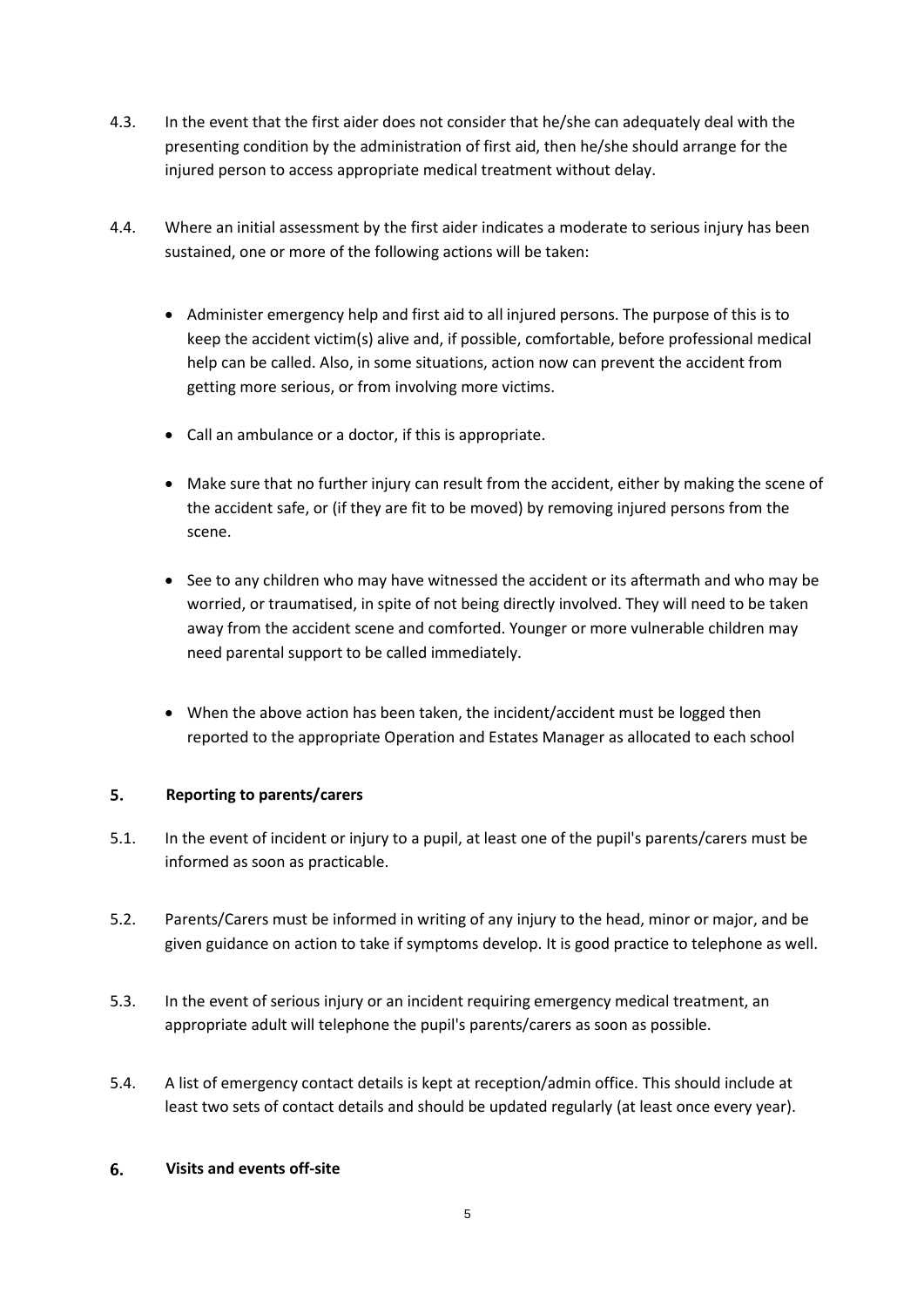- 6.1. Before undertaking any off-site events, the teacher organising the trip or event will assess the level of first aid provision required by undertaking a suitable and sufficient risk assessment of the event and persons involved and make any necessary adjustments. This will be reviewed by the Education Visits Co-ordinator in school before the event is organised.
- 6.2. Please see the separate Educational Visits and School Trips Policy for more information about the school's educational visit requirements.

### <span id="page-6-0"></span> $7.$ **Storage of medication (Please refer to ATLP Supporting Pupils with Medical Conditions Policy)**

- 7.1. Medicines are always securely stored in accordance with individual product instructions, except where individual pupils have been given responsibility for keeping such equipment with them.
- 7.2. All medicines shall be stored in the original container in which they were dispensed, together with the prescriber's instructions for administration, and properly labelled, showing the name of the patient, the date of prescription and the date of expiry of the medicine.
- 7.3. All medicines will be returned to the parent to arrange for safe disposal when they are no longer required.
- 7.4. An emergency supply of medication should be available for pupils with medical conditions that require regular medication.
- 7.5. Parents should advise the school when a child has a chronic medical condition so that staff can be trained to deal with any emergency in an appropriate way. Examples of this include epilepsy and diabetes. A disclaimer will be signed by the parents in this regard.

#### <span id="page-6-1"></span>8. **Illness**

- 8.1. When a child becomes ill during the day, the parents/carer will be contacted and asked to pick their child up from school as soon as possible.
- 8.2. A quiet area will be set aside for withdrawal and for pupils to rest while they wait for their parents/carer to arrive to pick them up. Pupils will be monitored during this time.

#### <span id="page-6-2"></span> $9<sub>1</sub>$ **Consent**